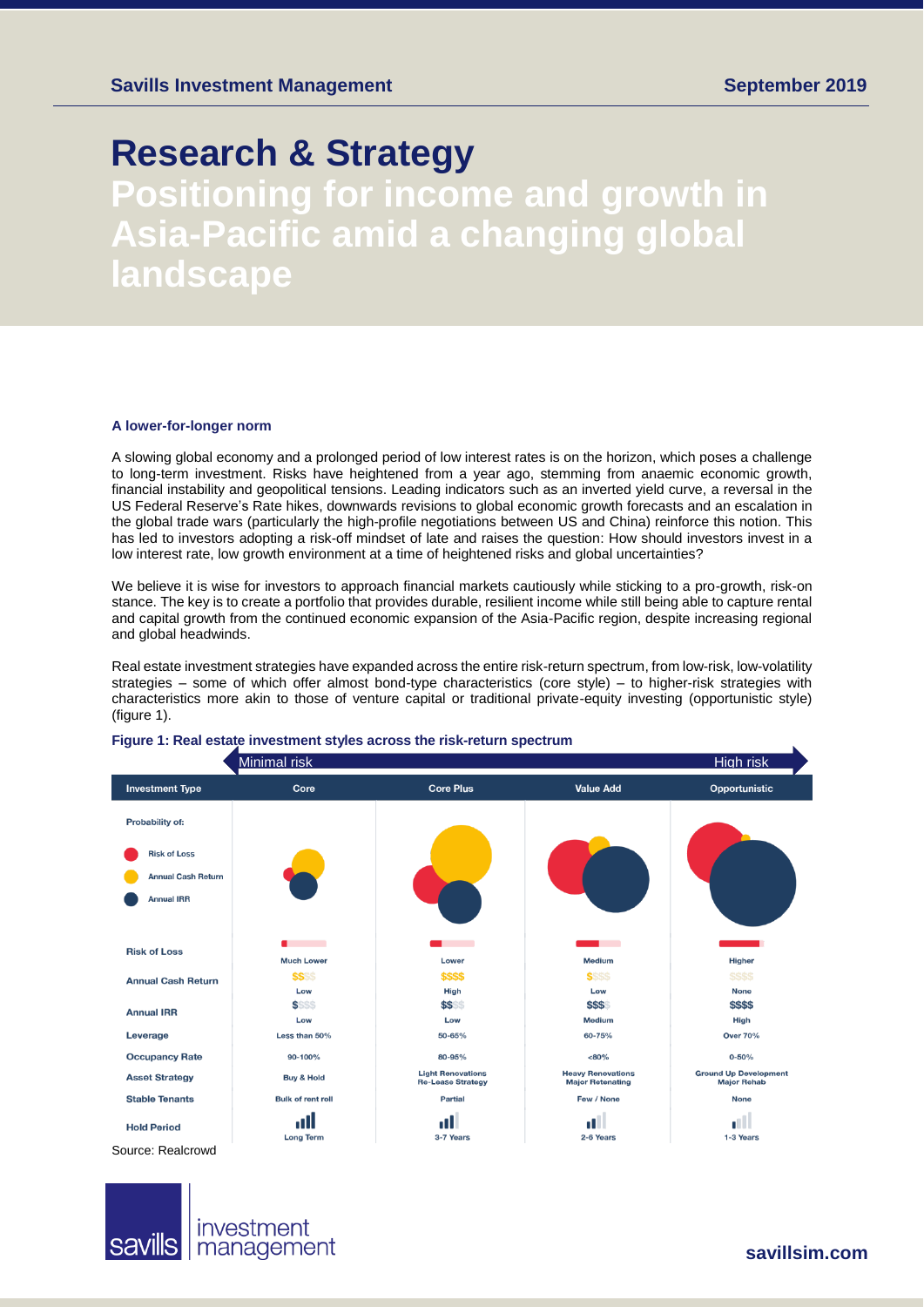

#### **Navigating late-cycle headwinds**

The current consensus from most institutional investors is that we are late in the property cycle. Navigating through a late cycle does not mean avoiding risk entirely, but more so identifying risks and knowing how to mitigate them through greater selectivity in asset profile. This includes understanding local market nuances and how regional diversification benefits portfolios. In the face of escalating global trade tensions, rising protectionism and the current climate of uncertainty, the potential of a US recession has risen, and Asia-Pacific would also undoubtedly be affected given its importance as a trade partner. This impact could range from reduced future regional growth prospects to increased volatility in currency valuation around the region. Positioning for income and growth in Asia-Pacific amid a changing global landscape

The current low-yield environment – and the expectation that interest rates will remain lower for longer – have whetted investors' appetite to move up the risk curve in terms of investment strategy. Property yields in gateway markets are now at historic lows compared to the last peak in 2007-08, although it is also important to note that the inflation and interest rate environment was significantly different then (figures 2 and 3).



**Figure 2: Transacted office yields in key Asia-Pacific markets**

Source: RCA

This has led to generous yield spreads in some Asian cities that are comparable to other global gateway cities (figure 4). Hence, it is important to take a holistic look at risk-adjusted returns across all asset classes today, while also layering in downside protection against demographic trends. This means moving up the risk curve without taking undue risks while also trying to meet investors' internal target hurdles. In this case, a core-plus/value-add strategy with a focus on income is likely the ideal strategy to mitigate risks, particularly in markets still exhibiting potential for growth.

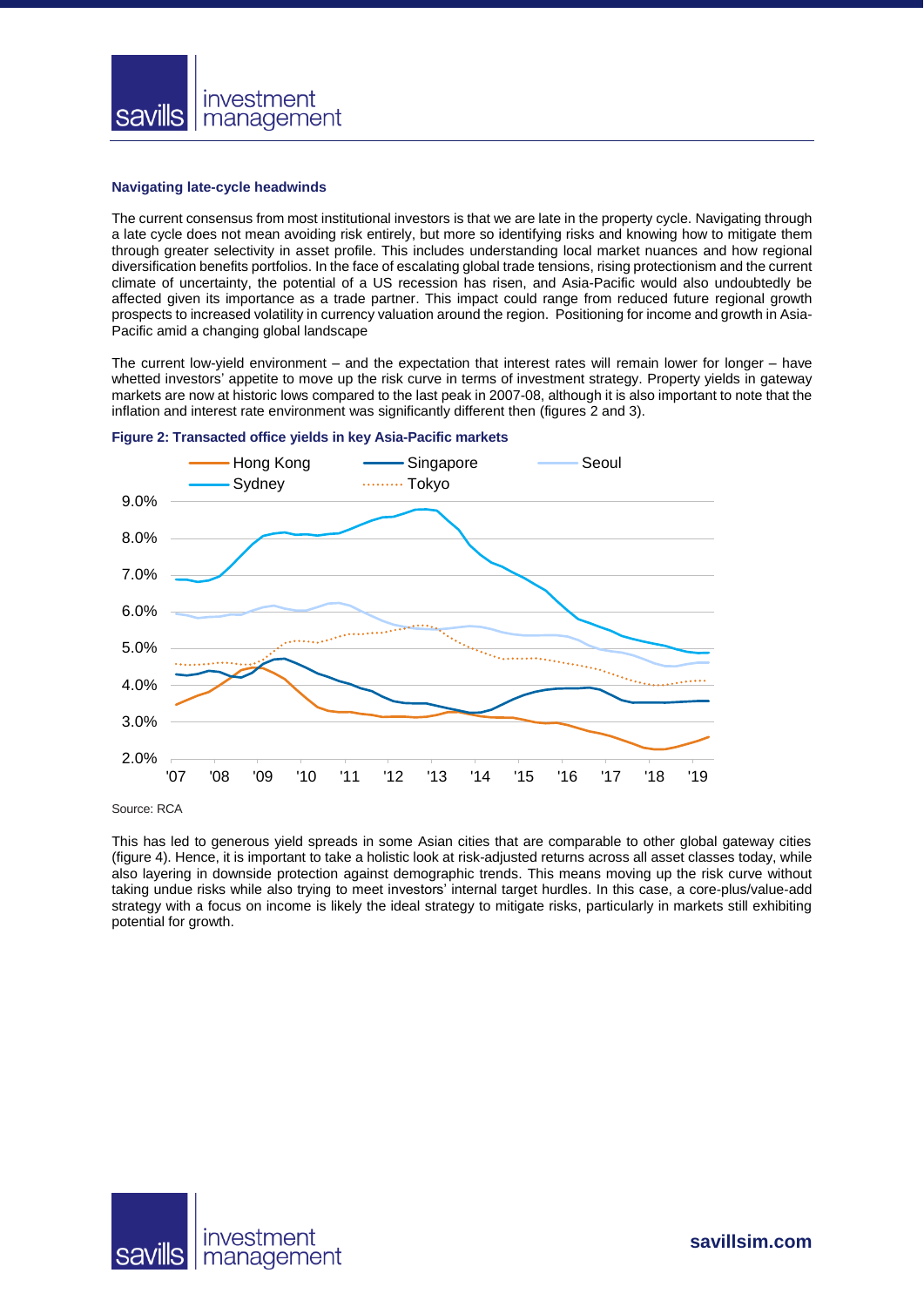

## **Figure 3: Yields vs. risk-free rate (Q1 2019) and last peak (2007)**



Sources: RCA, PMA, Oxford Economics Note: \*logistics data as of Q4 2018.





Sources: Oxford Economics, JLL, PMA ■ Prime office net yields (Q1 2019, LHS) ■ 10Y govt bond yields (Q1 2019, LHS) Yield spreads over bonds (bps, RHS)

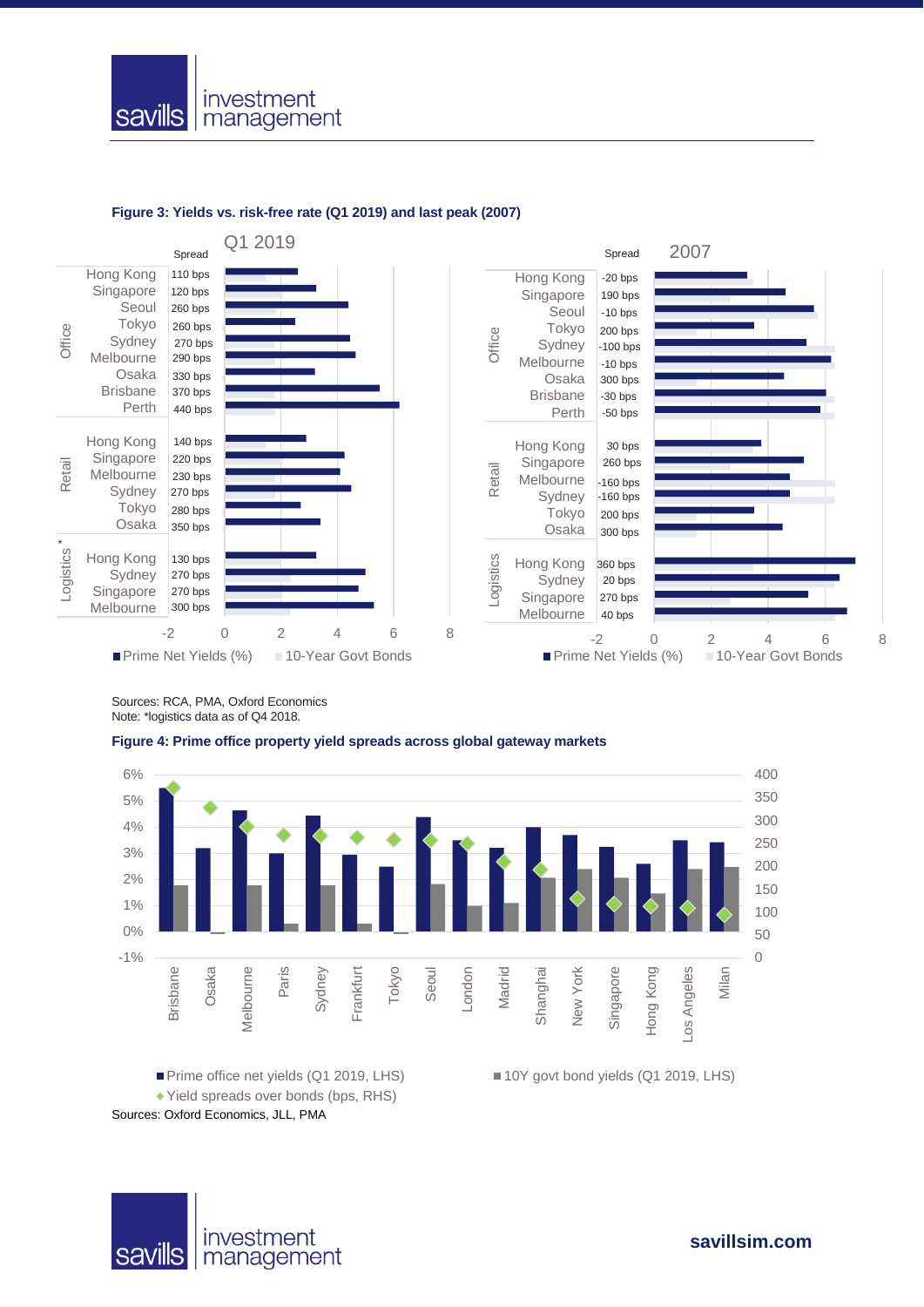

#### **Assessing a core-plus approach**

A decade of cheap debt and excess liquidity has stoked asset price inflation significantly. While the merits of owning core assets are clear, overpaying for them can be risky, especially in a late-cycle environment where yield spreads are narrowing in many markets, forcing investors to move up the risk curve. This is reflected in a preference for value-add strategies, according to a CBRE Asia-Pacific investor intentions survey (figure 5). In the same survey, investors also highlighted high prices as their main concern, although they still highly favour core assets.

#### **Figure 5: CBRE's Asia-Pacific investor intentions survey: preferred investment strategy (2017-19)**



#### Source: CBRE Research

Investors should consider the following in determining whether to adopt a core-plus approach in the current environment:

- 1) investment perspective
- 2) occupier perspective
- 3) risk-adjusted perspective

#### **1) An investment perspective on core-plus**

investment management

Evidence from RCA points to investor risk aversion as investment transactions tilt towards the top eight gateway markets/metros (Tokyo, Hong Kong, Seoul, Beijing, Sydney, Singapore, Shanghai and Melbourne) in region wide (figure 6). This shows strong appetite for assets in the core markets, which have accounted for more than 70% of total investment volumes over the past decade. At the same time, the lack of investable stock in Asia-Pacific compared to the other mature regions of the US and Europe implies an abundance of capital chasing core assets within the region, which supports low yields.

Post-global financial crisis, investors have also been moving out of core markets into secondary ones such as Osaka in Japan or Brisbane in Australia. As yields in core markets continue to compress to historic lows, these traditionally non-core markets have benefitted from spill-over, which has led to a narrowing yield differential (figure 7). Even within Tokyo, investors have been looking beyond the centre where there are more opportunities. This shows the merit of considering core-plus assets and markets instead of chasing after overly priced core assets, which are usually tightly held by owners.



#### **Figure 6: Top eight metros' share of Asia-Pacific investment volumes**

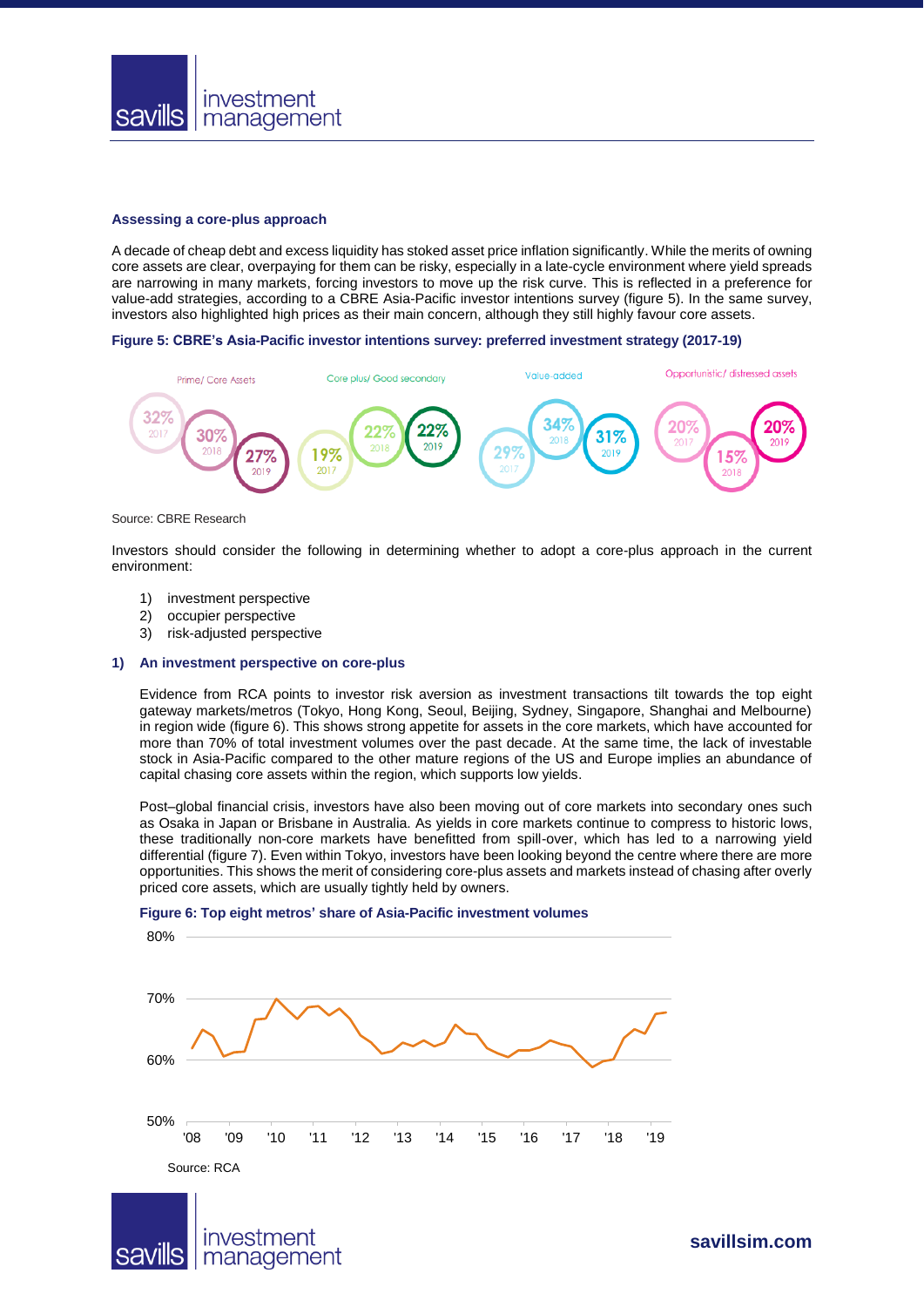



#### **Figure 7: Yield differential between secondary and core markets in Japan and Australia**

Source: PMA

#### **2) An occupier perspective on core-plus**

An in-depth understanding of local market dynamics is critical to mitigate risks while aiming to achieve coreplus returns in a core-plus market or location. For instance, an undersupplied central business district (CBD) market has the potential to achieve core-plus returns through pricing in the expected rental upside by taking on moderate risk to carry out works to boost rentals. Taking secondary markets such as Osaka as an example, a strong leasing market and tight supply have underpinned robust demand for Osaka office space. According to JLL, Osaka tenants are finding it difficult to relocate or expand due to lack of space. A key difference between Tokyo and Osaka is the latter's limited new office supply going forwards.

Structural changes such as infrastructure improvements also help boost the appeal of core-plus assets and markets. In the case of Osaka, the government's Umekita development project, centred around the Osaka rail station, is now in its second phase. The hub is set to host pharmaceutical and biotech firms upon completion around 2024. JLL reports that other major city projects currently underway include the redevelopment of Nakanoshima into an art, culture, technology and science hub set to include a museum and global communication zone. Furthermore, at Yumeshima, a 390-hectare man-made island near the Port of Osaka, the Osaka government is planning to build an integrated resort, which translates into more employment opportunities. As seen in figure 8, declining vacancy and a reduction in supply since the previous construction cycle in 2009-12 has helped boost office investments in Osaka.



**Figure 8: Osaka office vacancy rate vs. Osaka office investment volumes**

Sources: PMA, RCA

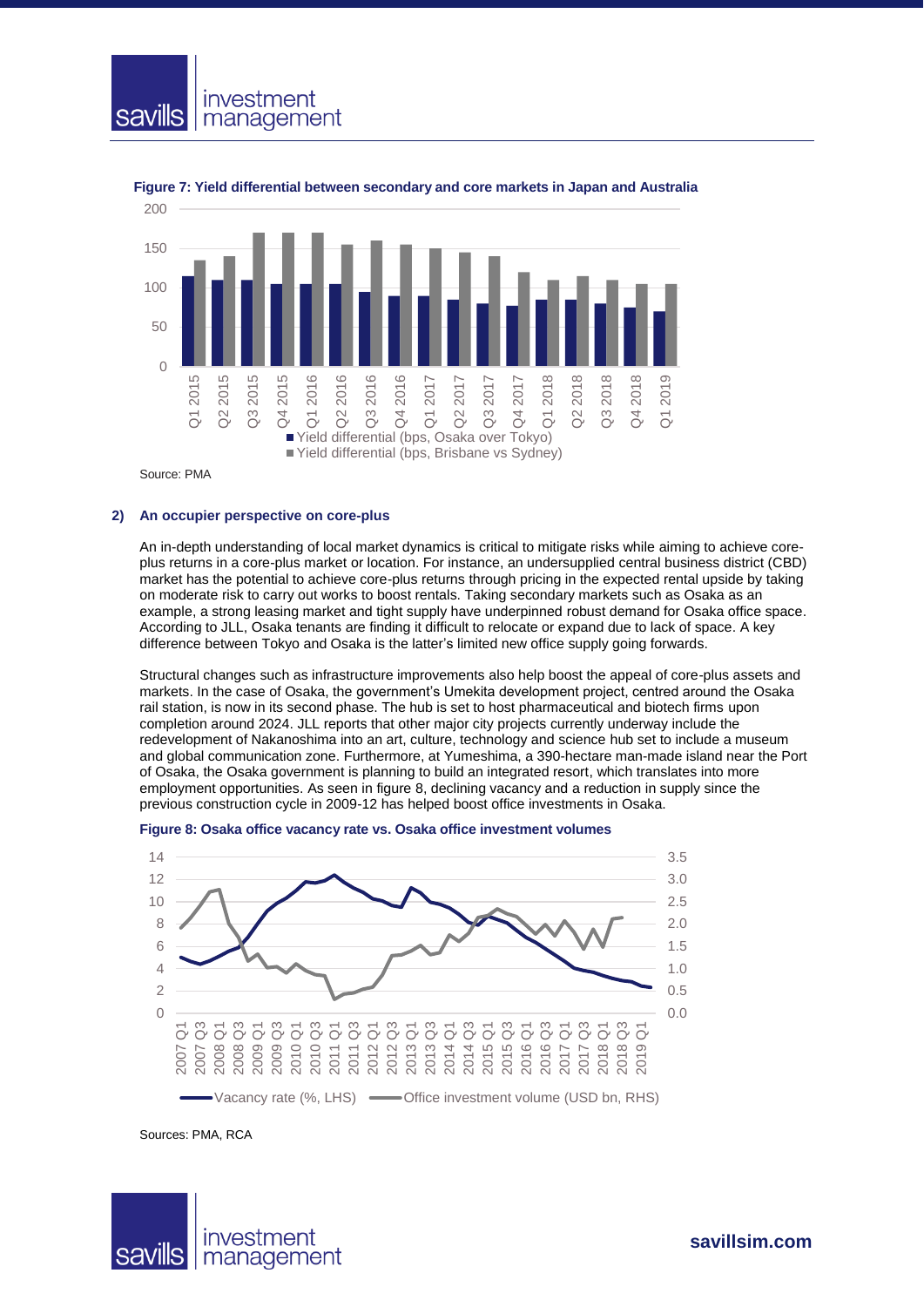

#### **3) A risk-adjusted perspective to core-plus**

In a low-return, late-cycle environment, core income returns can be challenging to achieve because spreads are so low and returns extremely tight. Given the investment hurdles to overcome, core evolves to core-plus as investors turn to more accretive investments. Core-plus is a value-add story, where the core is the initial yield on which the property is bought and the plus relates to an immediate increase in the property's value.

Returns of euro-denominated core funds have been declining since 2016, while value-add and opportunistic returns have seen an uptick (figure 9). However, on a risk-adjusted basis, core funds achieve a higher Sharpe ratio (0.86) compared to value-add (0.75) and opportunistic (0.45) funds on a 13-year investment horizon based on Asian Association for investors in Non-listed Real Estate Vehicles (ANREV) data. Both core-plus and value-add can be seen as occupying the middle ground between growth potential and predictable income. They also occupy the middle of the risk-return profile, although in a slightly different way. To help offset this risk, leverage could be used to limit the maximum amount of capital at risk, albeit increasing the percentage risk and return potential on the investment.



#### **Figure 9: ANREV annual total returns fund performance comparison**

Source: ANREV

Additionally, the relatively stable income return associated with real estate investment is particularly attractive in a low interest rate environment. Yields on other asset classes remain depressed relative to historical averages and multi-asset portfolio are lower volatility (figure 10).







Sources: Oxford Economics, Nikkei Indices, Market Index, MSCI

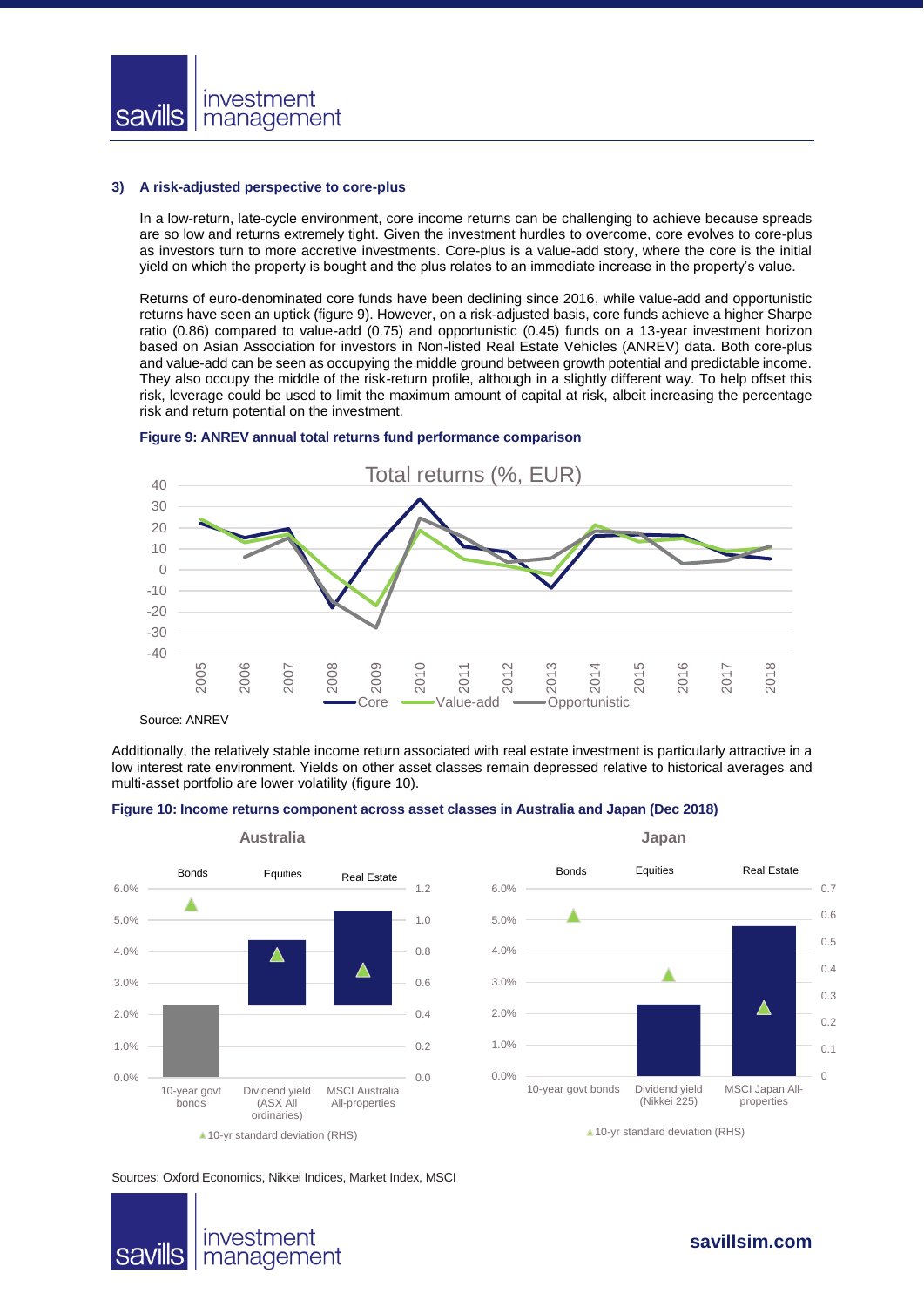

#### **How a core-plus strategy is relevant in Asia-Pacific**

Urbanisation trends, the rising middle-class consumer and gradual shifts in output towards the services sector continue to reinforce the attraction of the region, particularly in a subdued global growth environment. Despite slower economic growth in the region, its economy and middle-class population should still outperform the other key regions (figure 11). Underlying fundamentals remain attractive, which may help explain why Asian countries have such a high share of Fortune 500 companies (197 in Asia-Pacific, 134 in North America and 103 in Europe as of July 2019), based on Forbes data.

This has spurred demand for high quality assets as the boundaries of core locations extend and real estate market drivers change, which presents an attractive opportunity to adopt a core-plus strategy. For instance, on the back of higher returns, investors are now more receptive to the idea of investing beyond Central Tokyo in Japan or the Sydney CBD in Australia and are willing to look at other cities or larger metropolitan areas.

The Asia-Pacific region offers significant opportunities for core-plus/value-added investors, supported by limited availability of core product and stronger growth prospects. Limited core opportunities mean investors looking to gain exposure to a particular market may only be able to do so through higher risk strategies, including build to core or manage to core. The scarcity of core products available for investment reflects either the high percentage of owner-occupiers in a given market or the prevalence of large estates controlled by dominant single owners (such as real estate investment trusts).



**Figure 11: GDP and global middle-class population forecasts by region**



**Forecast global middle-class** 

Asia Pacific Europe North America

 $2015$  2020 2025 2030

Sources: Statista, IMF

Improving market transparency and a maturing investment universe helps to boost the institutionalised investable universe in the region. Based on PGIM estimates, Asia-Pacific's share of the global investable universe is set to rise to 43% in 2036 from 30% in 2018, overtaking the rest of the other regions (figure 12). This strong growth can only be beneficial for real estate investors, as it improves the depth of stock and investment value.

 $0.0$ 0.5

As global markets face more uncertainties (e.g., Brexit and the adoption of a protectionist stance by the US), Asian markets are set to benefit from stronger intraregional trade ties. It is consequently an apt time to consider investing in Asia. Despite concerns about excessive pricing and the prolonged period of excessively low interest rates that boosted property prices in Asia-Pacific, according to CBRE there remain pockets of opportunities to either acquire assets – albeit with lower return expectations – or to create or adopt a core-plus/value-add approach. We recommend that investors capitalise on local property dynamics in order to rebalance their portfolio and review their hurdle rate of returns in a new-normal growth environment.

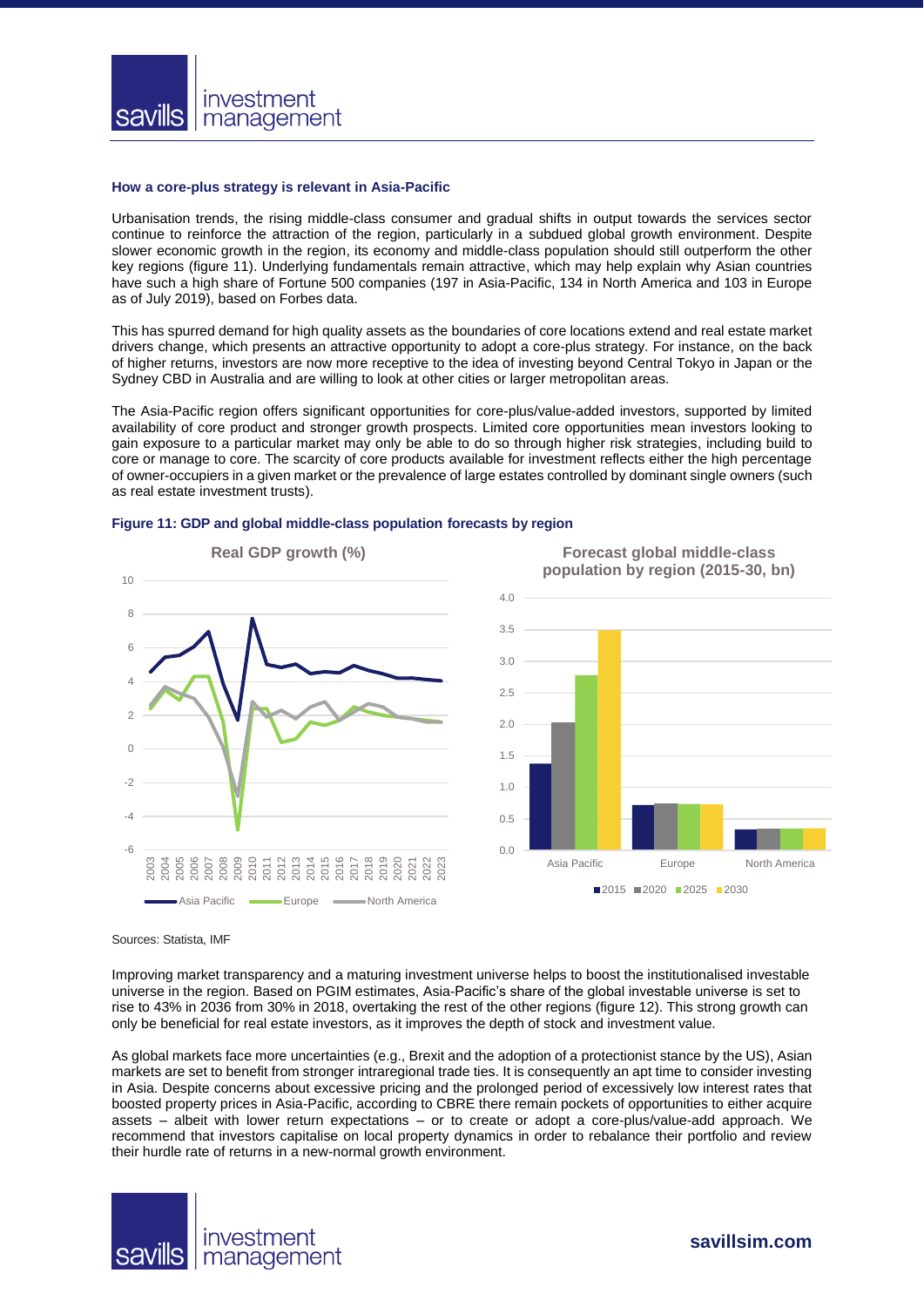



### **Figure 12: Estimated global investable universe by region (USD tn, 2018)**

Source: PGIM

#### **Positioning for growth**

While the focus on income is crucial, it is equally important to target growth. Asia-Pacific is a dynamic region comprising many markets at different points in the property cycle and offers significant structural and cyclical opportunities. Growth can be achieved via several channels:

- targeting future growth markets such as South East Asian markets benefitting from secular themes such as urbanisation and favourable demographics
- targeting growth areas such as extensions of CBDs or emerging business/ technology districts that benefit from infrastructure improvements or other secular trends
- mispricing/arbitrage opportunities as well as identifying late/early recovery markets

#### **Real estate targets**

We recommend investors focus on Australia, Japan and Singapore, the most liquid and developed markets in the region where risks are lower and transparency is higher. These markets have strong structural fundamentals supporting different market opportunities underpinned by region-wide megatrends. In particular, the size and depth of Australia's and Japan's respective invested universes, high liquidity in terms of transactions and wide yield spreads over 10-year government bonds means these markets are suited to anchor a core-plus portfolio as income stabilisers.

At the same time, we are also on the lookout for mispricing opportunities and potential core-plus/value-add deals in South Korea, which remains as the third most liquid developed market after Australia and Japan (figure 13).







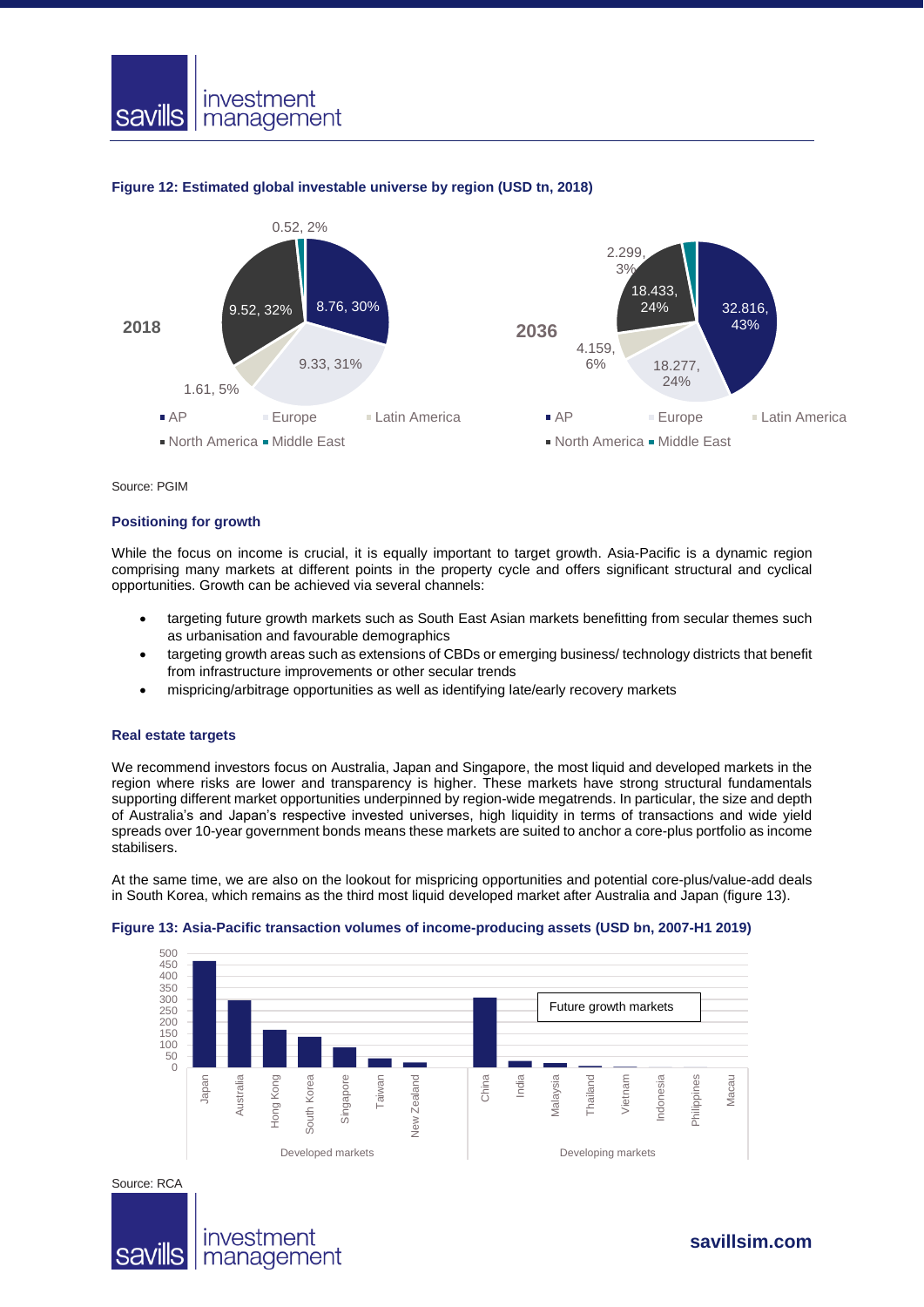

#### **Investment themes**

**Early-recovery markets** – Singapore, Brisbane and regional secondary Japanese CBD offices where rents are picking up and expected to grow strongly. Japan residential is also expected to be on a gradual upwards trend thanks to structural fundamentals (inwards migration)

**Late-recovery markets** – taking on leasing risks with Grade B stock in prime locations such as in Melbourne, Tokyo Grade B offices or Australian logistics

**Growth corridors/locations** in developed markets supported by secular trends: technology-focused cities such as Pangyo in Seoul, South Korea, and Fukuoka in Japan are showing strong rental growth prospects

Leverage – consider maximising leverage within core+ limits to take advantage of interest rate arbitrage in Japan